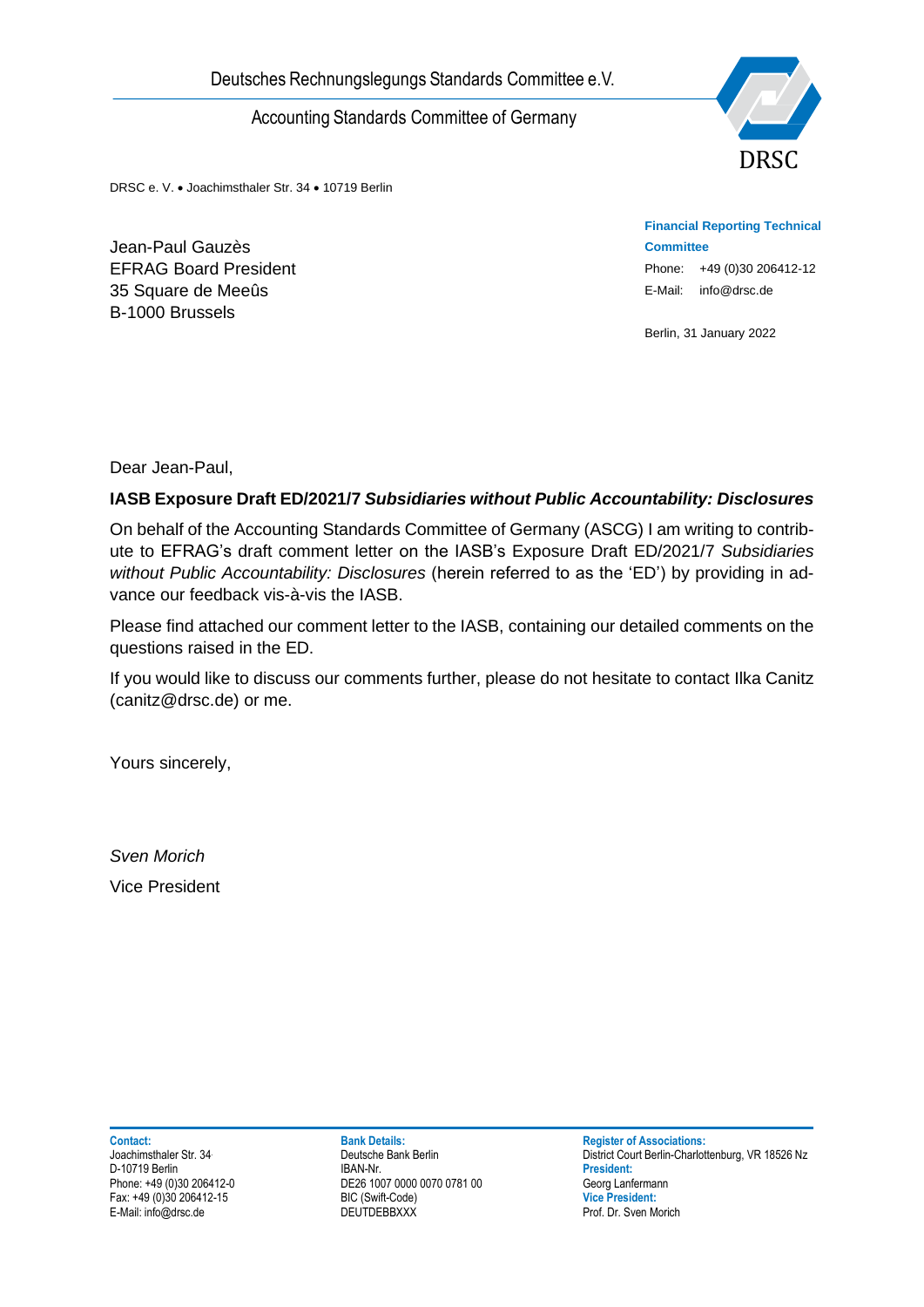

DRSC e. V. • Joachimsthaler Str. 34 • D-10719 Berlin

Prof Dr Andreas Barckow Chair of the International Accounting Standards Board Columbus Building 7 Westferry Circus / Canary Wharf London E14 4HD

**Financial Reporting Technical Committee** Phone: +49 (0)30 206412-12 E-Mail: info@drsc.de

Berlin, 31 January 2022

Dear Andreas,

#### **IASB Exposure Draft ED/2021/7** *Subsidiaries without Public Accountability: Disclosures*

On behalf of the Accounting Standards Committee of Germany (ASCG) I am writing to comment on the Exposure Draft ED/2021/7 *Subsidiaries without Public Accountability: Disclosures* issued by the IASB on 26 July 2021 (herein referred to as the "ED"). We appreciate the opportunity to comment on the ED.

We welcome and support the IASB's objective to develop a reduced set of disclosure requirements for subsidiaries without public accountability. We believe that eligible subsidiaries would benefit from applying the draft Standard, as the IASB suggests significantly fewer disclosure requirements when compared to the full disclosure requirements of IFRS Standards.

Permitting eligible subsidiaries to apply the reduced disclosure requirements of the draft Standard and the recognition, measurement and presentation requirements in IFRS Standards, would eliminate unnecessary costs for many subsidiaries in preparing general purpose financial statements, while maintaining information needed by the users of those subsidiaries' financial statements.

Deutsches Rechnungslegungs Standards Committee e.V.<br>
Accounting Standards Committee of Germany<br>
Than<br>
The Charlies Backow<br>
Charlies Backow<br>
Charlies Backow<br>
Charlies Backow<br>
Columbus Building<br>
Columbus Building<br>
Columbus B We also agree to limit the scope of the draft Standard to subsidiaries without public accountability for the time being. However, the IASB should consider whether to permit other types of non-publicly accountable entities to apply the draft Standard at a later stage. As we do not share some of the ED's arguments for limiting the scope, the IASB should evaluate in due course whether the reduced set of disclosures would also provide useful information when applied outside a group context by other types of entities without public accountability (i.e., entities that are not subsidiaries).

With regard to our jurisdiction, German Commercial law does not exempt domestic entities from their duty to prepare statutory annual accounts in accordance with German GAAP. Therefore, applying IFRS Standards in their separate financial statements is very rare, and hence, is limiting the actual relevance of the draft Standard for German subsidiaries. Furthermore,

**Contact: Bank Details: Bank Details: Register of Associations:** D-10719 Berlin<br>Phone: +49 (0)30 206412-0

Phone: +49 (1007 0000 0070 0781 00<br>Phone: +49 Georg Lanfermann<br>Phone: +49 Vice President: Fax: +49 (0)30 206412-15 BIC (Swift-Code) **Vice President:**

Joachimsthaler Str. 34 **Deutsche Bank Berlin** Deutsche Bank Berlin District Court Berlin-Charlottenburg, VR 18526 Nz<br>D-10719 Berlin District Court Berlin District Court Berlin-Charlottenburg, VR 18526 Nz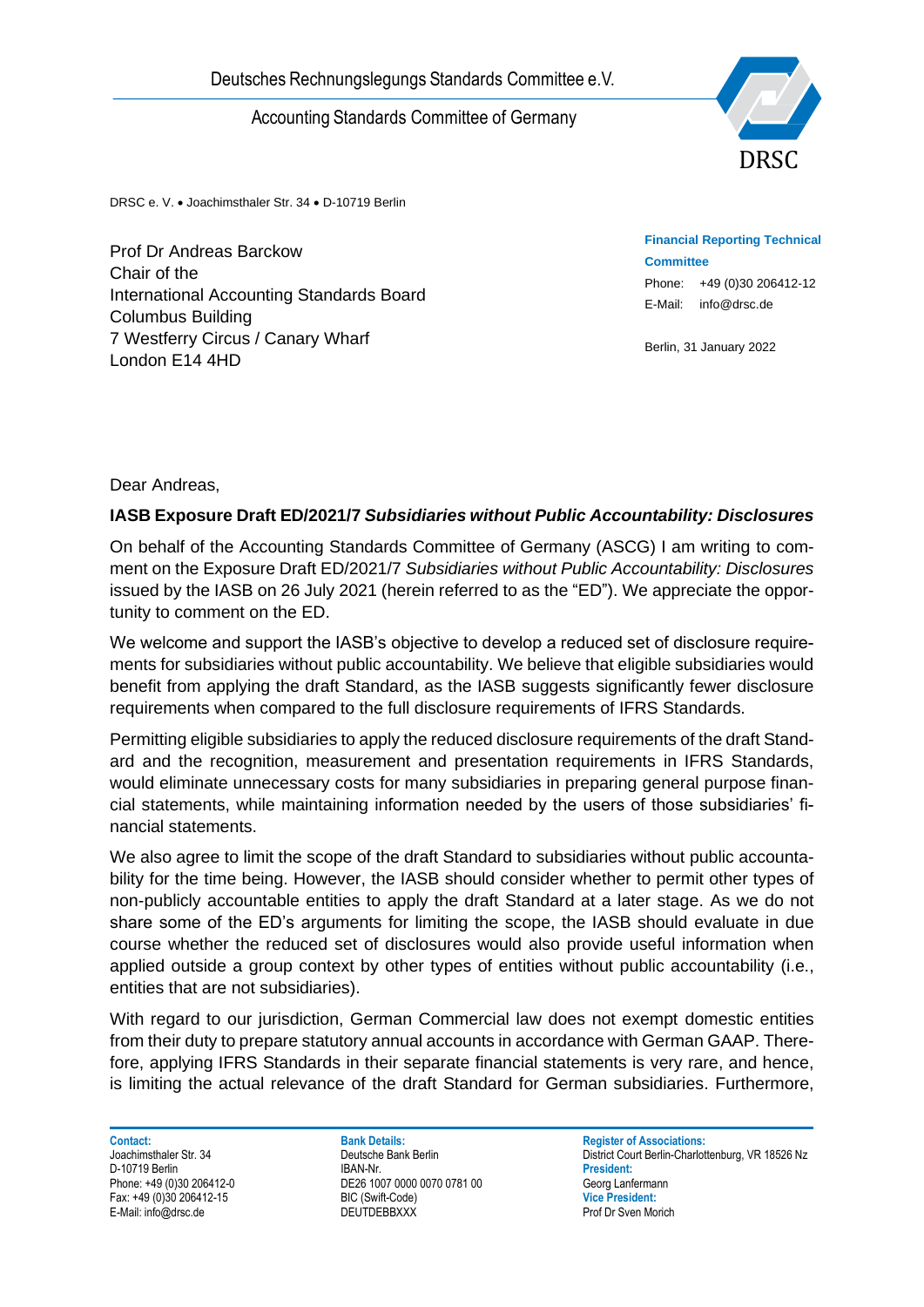

consolidated financial statements on a subgroup level are not mandatory to prepare in most cases.

Nevertheless, according to the feedback that we have received from our constituency, large multinational groups may benefit from a reduced set of disclosure requirements for subsidiaries, even though such a Standard would in our jurisdiction primarily apply to their foreign subsidiaries (if IFRS Standards are permitted or required under the respective national law of the subsidiary).

Further, we note, that the notion of "*public accountability*" (as defined by paragraph 7 of the draft Standard differs from "*public-interest entities"* (PIE), the latter being a defined legal term in the European Union (ref. Article 2 of the Accounting Directive 2013/34/EU and Article 2 No. 13 of the Audit Directive 2006/43/EC) as well as under German Commercial law (ref. sections 264d, 340k (1), 341 (4) of German Commercial Code). Reporting requirements on "*public-interest entities"* could have the effect of (further) restricting or changing the scope of subsidiaries that are permitted to apply the draft Standard in the EU Member States and this needs to be subject to further considerations.

Regarding the IASB's approach to developing the reduced disclosure requirements for subsidiaries without public accountability, we believe that using the disclosure requirements of the *IFRS for SMEs* Standards (when recognition and measurements requirements do not differ from IFRS Standards) is an efficient approach. However, we note that – on the one hand – the IASB proposes including some disclosure requirements in the draft Standard that are required by IFRS Standards, but not by the *IFRS for SMEs* Standard, even though there are no differences in recognition and measurement requirements. In this regard, it is difficult to understand the IASB's reasons for including these disclosure requirements in the draft Standard, as in some cases we could not find any explanation in the Basis for Conclusions.

On the other hand, we have identified certain disclosure requirements under full IFRS which we believe are relevant for entities without public accountability but are neither included in the *IFRS for SMEs* Standard nor in the ED (i.e., information on liquidity risk) and, hence, should be added to the disclosure requirements of the draft Standard.

In light of the IASB's general approach to using the disclosure requirements from the *IFRS for SMEs* Standards, we therefore recommend the IASB develop a table of concordance that would explain any differences between the disclosure requirements of the *IFRS for SMEs* Standards and the draft Standard.

As regards to the proposed disclosure requirements we welcome that the IASB proposes a significant reduction in disclosure requirements for eligible subsidiaries (e.g., the disclosure requirements under IFRS 7, IFRS 12 and IFRS 13, among others, would be significantly reduced by the draft Standard). We believe that eligible subsidiaries would benefit from this relief.

Our assessment of the proposals reflects currently applicable disclosure requirements of IFRS Standards and the *IFRS for SMEs* Standard. However, both, the *IFRS for SMEs* Standard and the disclosure requirements of IFRS Standards are currently subject to major standard-setting projects that the IASB is undertaking to improve both sets of Standards, namely the IASB ED/2021/3 *Disclosure Requirements in IFRS Standards – A Pilot Approach* and the Second Comprehensive Review of the *IFRS for SMEs* Standard. As a result of these aforementioned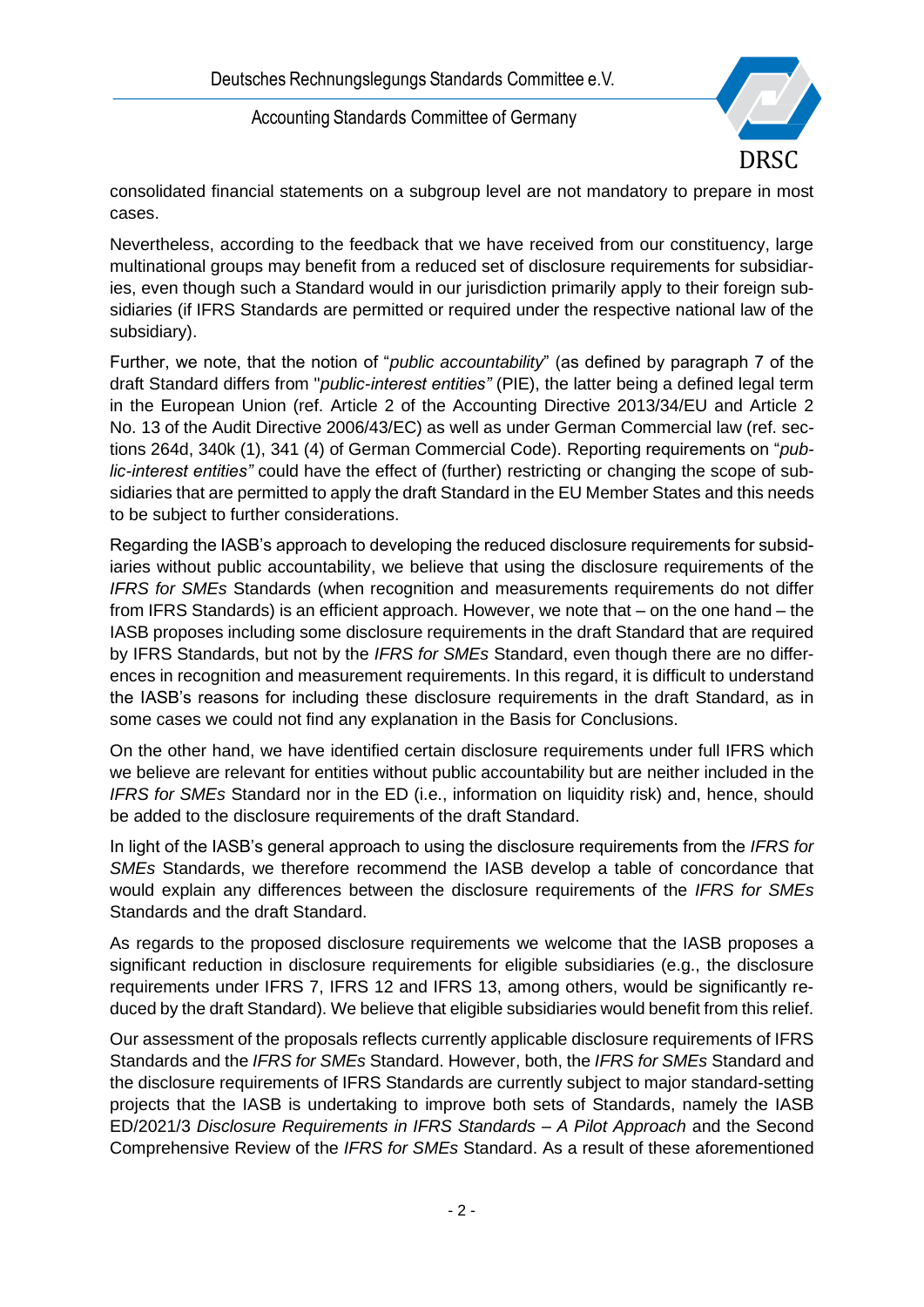

projects, the IASB may need to consider amending the draft Standard for non-public accountable subsidiaries at a future date.

Regarding the proposed structure of the draft Standard, we believe that referring by footnotes to disclosure requirements of other IFRS Standards that continue to apply, is not user-friendly and risks that disclosure requirements are overlooked. Instead, we would have preferred that the IASB combine the requirements applicable for non-publicly accountable subsidiaries in a single, comprehensive document (i.e., develop a "*bound volume*" for subsidiaries) that includes both the recognition and measurement requirements of the IFRS Standards and the reduced disclosure requirements of the draft Standard.

Our responses to the complete set of questions raised in the invitation to comment are laid out in the appendix to this letter. If you would like to discuss our comments further, please do not hesitate to contact Ilka Canitz (canitz@drsc.de) or me.

Yours sincerely,

*Sven Morich* Vice President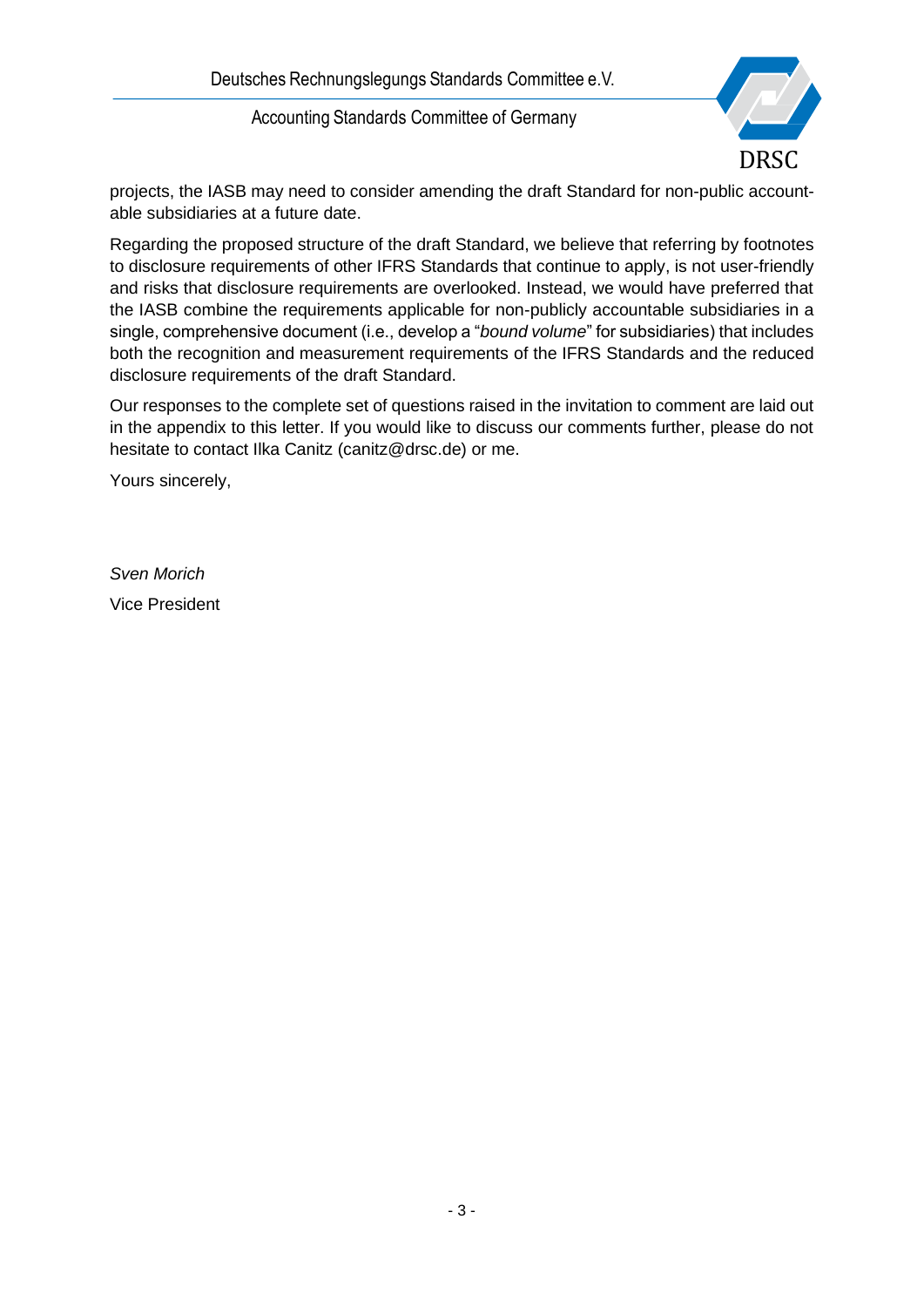

# **Appendix – Answers to the questions in the ED**

## **Question 1 – Objective**

Paragraph 1 of the draft Standard proposes that the objective of the draft Standard *Subsidiaries without Public Accountability: Disclosures* is to permit eligible subsidiaries to apply the disclosure requirements in the draft Standard and the recognition, measurement and presentation requirements in IFRS Standards.

Do you agree with the objective of the draft Standard? Why or why not? If not, what objective would you suggest and why?

### *Proposed objective of the draft Standard (paragraph 1)*

We support and agree with the proposed objective of the draft Standard. We believe that the draft Standard would simplify financial reporting of subsidiaries that would be within the scope or the draft Standard. Eligible subsidiaries would benefit from significantly fewer disclosure requirements, even though these subsidiaries might be required to report more detailed information to their parent for the parent entity's consolidated financial statements (that the draft Standard does not require a subsidiary to disclose in its financial statements). Furthermore, eligible subsidiaries would benefit from applying the draft Standard as the internal quality assurance and audit effort would be reduced, since fewer disclosures would be subject to audit. The auditor could also leverage on the work performed for the statutory audit and group reporting (i.e., the subsidiary's reporting to the parent entity).

As the draft Standard permits eligible subsidiaries to apply the reduced disclosure requirements and the recognition, measurement and presentation requirements in IFRS Standards, it would eliminate unnecessary costs for many subsidiaries in preparing general purpose financial statements, while maintaining information needed by the users of those subsidiaries' financial statements.

Especially large multinational groups could benefit from the draft Standard, since considerable synergy potentials (e.g., through shared service centres) could be exploited and the costs of preparing separate financial statements across all subsidiaries could be significantly reduced. The prerequisite, however, is that applying IFRS Standards in separate financial statements is permitted or required under the respective local law of the subsidiaries. For further details on whether the draft Standard could be applied by German subsidiaries, given the applicable German Commercial law, please refer to our comments below.

### *Applicability of the draft Standard for German entities, given current German Commercial law*

The relevance of the draft Standard and its applicability to subsidiaries depends on whether current national law permits or requires entities to prepare separate or group financial statements in accordance with IFRS Standards. Within the European Union, the applicability of the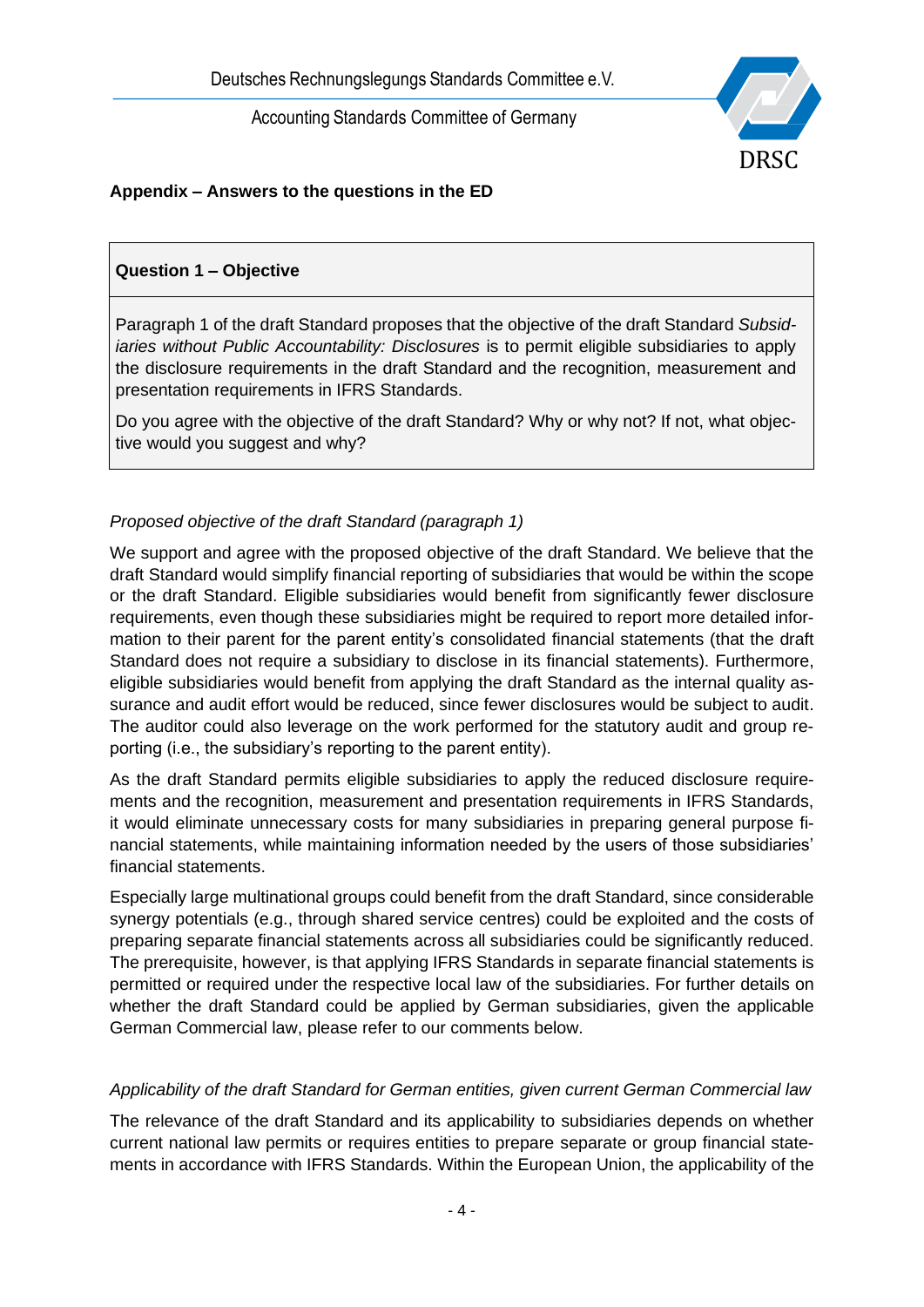

draft Standard thus depends in particular on how the IAS Regulation (Regulation (EU) No. 1606/2002) has been implemented by the Member States into national law.

Given the implementation of the IAS Regulation into German Commercial law, we have identified several possible situations in which the draft Standard (if endorsed by the European Union) could be applied by a German entity or its subsidiaries (provided they are within the scope of the draft Standard). These situations include:

- (1) **Separate financial statements of a German subsidiary** According to section 325 (2a) of the German Commercial Code, German entities are permitted to prepare separate financial statements applying (full) IFRS Standards for the purpose of filing these financial statements with the German OAM. However, any separate financial statements that are voluntarily prepared and published in accordance with IFRS Standards do not exempt a German entity from its duty of preparing and publishing statutory annual accounts prepared in accordance with the German Commercial Code and other national regulations.
- (2) **Consolidated financial statements of a German subgroup** (i.e., a German subsidiary preparing consolidated financial statements) that are voluntarily prepared in accordance with IFRS Standards (in accordance with section 315e (3) of the German Commercial Code)
- (3) **Financial statements of a foreign subsidiary** (with a parent entity having its registered office in Germany), if IFRS Standards are permitted or required under local law for the separate financial statements of that subsidiary.

Consequently, we believe that the draft Standard will not be relevant for most German subsidiaries at this stage since IFRS are not the general accounting standards used for statutory purposes. (The legal reasons are that – apart from providing decision useful information for investors – statutory annual accounts in Germany also serve for capital maintenance, as a basis for dividend distributions and for determining taxable profits.)

Furthermore, subsidiaries that are consolidated in the group financial statements of a parent entity with its registered office in a Member State of the European Union are exempted from preparing separate financial statements under German Commercial law if all shareholders of the subsidiary have agreed to the exemption and certain other conditions are met (ref. for instance section 264 (3) of the German Commercial Code). Similarly, such subsidiaries need not prepare consolidated financial statements for their subgroup level if consolidated financial statements of its parent company are prepared, audited and filed (ref. section 291 (1) of the German Commercial Code).

Nevertheless, according to the feedback that we have received from the preparer side in our jurisdiction, large multinational groups may benefit from an IFRS Standard with reduced disclosure requirements for subsidiaries. Even though such an IFRS Standard would primarily be applicable to the financial statements of their foreign subsidiaries, these groups expect incremental benefits and cost savings from such a Standard.

As regards the definition of "*public accountability*", we note that the definition provided in paragraph 7 of the draft Standard differs from the notion of "*public-interest entities*" (PIEs) which is a defined legal term both in the European Union (ref. Article 2 of the Accounting Directive 2013/34/EU and Article 2 No. 13 of the Audit Directive 2006/43/EC) and in German Commercial law (ref. sections 264d, 340k (1) and 341k (4) of the German Commercial Code). Reporting requirements on "*public-interest entities"* could have the effect of (further) restricting or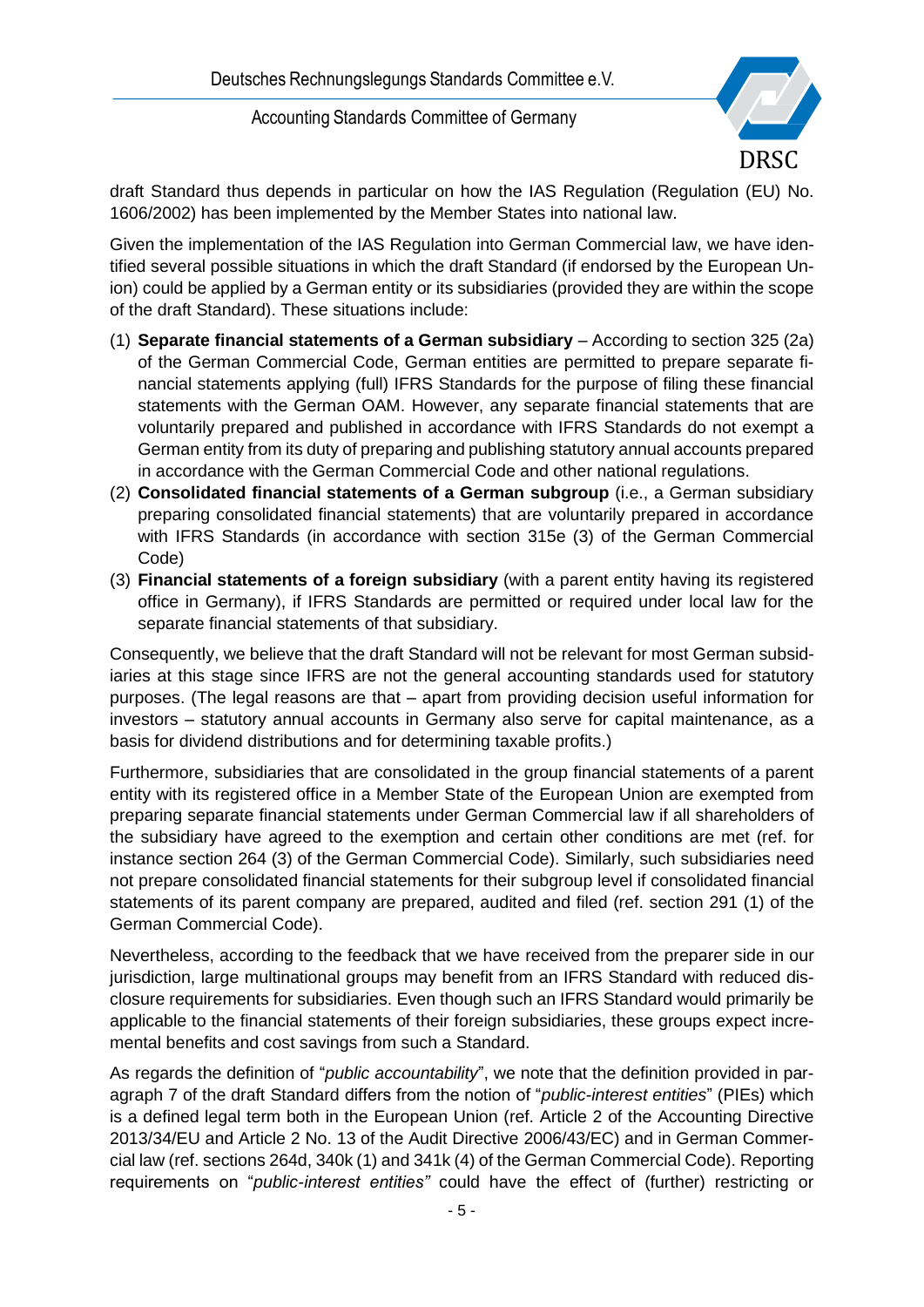

changing the scope of subsidiaries that are permitted to apply the draft Standard in the EU Member States and this needs to be subject to further considerations.

### *Considerations on the incremental benefits for subsidiaries from applying the draft Standard*

The draft Standard would allow eligible subsidiaries to prepare financial statements in accordance with IFRS Standards by adopting a reduced set of disclosures. However, as regards to the incremental benefits from applying the draft Standard, we note that the following points need to be considered as well:

- Materiality thresholds at subsidiary level will be lower than at group level. On the one hand, it is therefore likely that a relatively small subsidiary will not be required to report many disclosures for group reporting purposes to its parent entity (as the amounts are not material from the group's perspective). In such situations, subsidiaries could significantly benefit from applying the draft Standard, if many disclosures (that are immaterial from a group perspective) do not have to be disclosed in the subsidiary's separate financial statement according to the draft Standard, either. If, on the other hand, an item of information is required by the draft Standard but has not to be reported to the parent for the purpose of the parent entity's group financial statements (as the amounts are immaterial from a group perspective), such a situation would de facto result in additional disclosure requirements for the subsidiary.
- For subsidiaries that were acquired in a business combination, two different sets of IFRS amounts may have to be maintained, as IFRS book values in the separate financial statements may be different from IFRS amounts for group financial statements (e.g., due to PPA step-ups). However, applying the draft Standard with reduced disclosure requirements might also reduce the cost for maintaining additional accounting records for IFRS values (depending on the reporting level at which the PPA step-ups are maintained), as the draft Standard includes significantly fewer disclosure requirements.
- Local law might impose additional disclosure requirements and could possibly limit the benefits from applying the draft Standard. For instance, under current German commercial law, some additional disclosure requirements apply to group financial statements that are prepared in accordance with IFRS (ref. section 315e (1) of the German Commercial Code).
- The draft Standard does not address any accounting issues that are specific to separate financial statements (such as, the accounting for related party transactions, BCUCC transactions in separate financial statements, or the accounting for intra-group loans). Consequently, the IASB and the IFRS Interpretations Committee may be increasingly called upon to deal with IFRS accounting issues in separate financial statements in the future.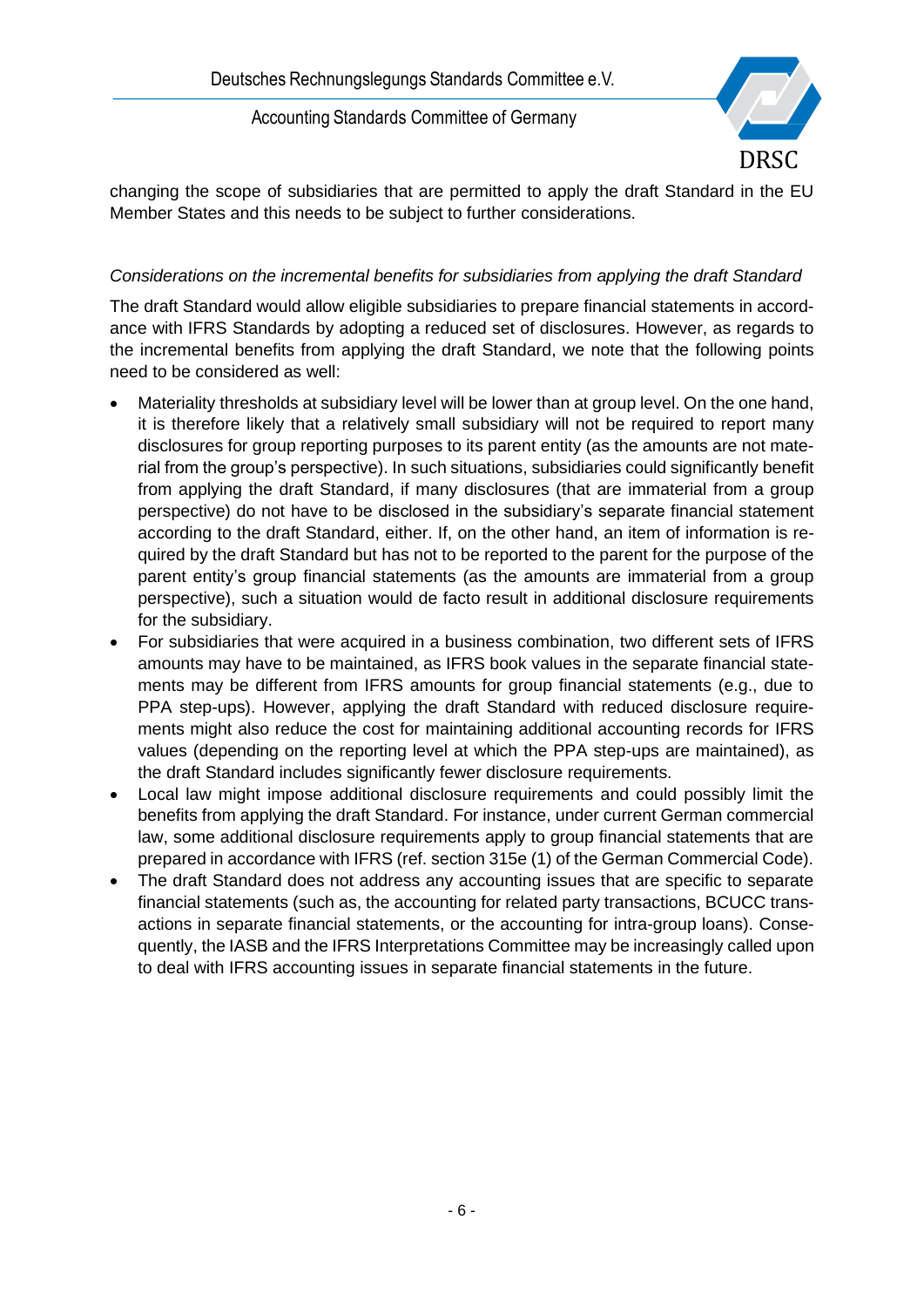

## **Question 2 – Scope**

Paragraphs 6-8 of the draft Standard set out the proposed scope. Paragraphs BC12-BC22 of the Basis for Conclusions explain the Board's reasons for that proposal.

Do you agree with the proposed scope? Why or why not? If not, what approach would you suggest and why?

#### *The IASB's decision to limit the scope of the draft Standard to subsidiaries without public accountability (paragraphs BC15-BC16)*

We agree with the proposed scope of the draft Standard. In particular, we agree with the IASB's decision not to extend the scope of the draft Standard to all entities without public accountability at this stage.

We acknowledge that the IASB's project was originally launched to address cost-benefit-considerations for a particular subset of small and medium-sized enterprises (SMEs), i.e., subsidiaries that are SMEs (ref. paragraph BC16(e)). We therefore agree with the IASB that the proposed scope is consistent with the project objective and the feedback from stakeholders calling for reduced disclosure requirements for subsidiaries whose parent prepares consolidated financial statements applying IFRS Standards (ref. paragraph BC16(a)).

However, some of the reasons provided by the IASB why not allowing other entities without public accountability (that are not subsidiaries) to apply the more complex recognition and measurement requirements of IFRS Standards combined with the reduced disclosure requirements of the draft Standard are not convincing:

- The IASB acknowledges that the information needs of users of a subsidiary's financial statements are the same as those of an SME, since all subsidiaries within the scope of the draft Standard are also eligible to apply the *IFRS for SMEs* Standard. Accordingly, the IASB had decided to use the disclosure requirements of the *IFRS for SMEs* Standard (as well as the principles it had applied when originally developing the *IFRS for SMEs* Standard) to develop the reduced disclosure requirements for subsidiaries within the scope of the draft Standard (ref. paragraph BC29).
- Expanding the scope of the draft Standard would also have some practical advantages. For example, if a subsidiary is disposed of during the reporting period, with the effect that that subsidiary is no longer within the scope of the draft Standard, that subsidiary would be required to prepare its financial statement in accordance with full IFRS Standards or the *IFRS for SMEs* Standard. Such a subsidiary could have a legitimate interest in continuing to apply the draft Standard, as it otherwise would be forced at short notice to provide a full set of IFRS disclosures or to convert to another accounting framework.
- Further, we note that maintaining the draft Standard will require additional resources and thus could be costly. Therefore, we question whether a new IFRS Standard for a specific group of stakeholders can be justified from a cost-benefit-perspective, considering that the IASB would need to maintain three different sets of IFRS Standards in the future: (1) full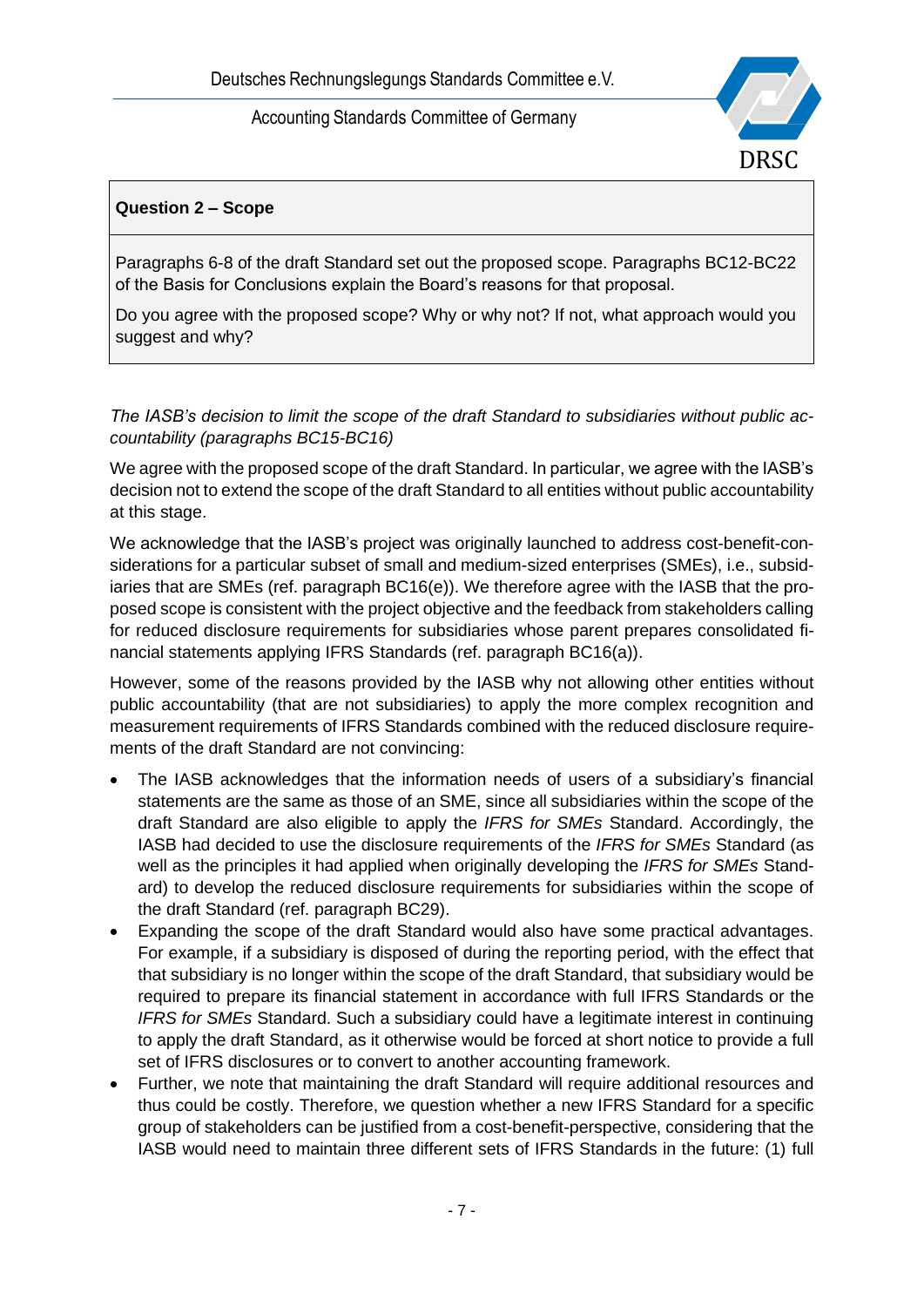

IFRS Standards, (2) the *IFRS for SMEs* Standard, and (3) the draft Standard with reduced disclosure requirements.

On balance, we nevertheless agree with the IASB's decision to limit the scope of the draft Standard to subsidiaries without public accountability for the time being. As the IASB explains in paragraph BC16(f), restricting the scope to subsidiaries without public accountability enables the IASB to test that approach. Should the proposals in the ED proceed to a Standard, the IASB could consider the effectiveness of the reduced disclosure requirements in practice before deciding whether it should allow more SMEs to apply such a Standard (ref. paragraph BC16(f)). It may then also be re-evaluated whether the reduced set of disclosures would provide useful information when applied in a non-subsidiary context for entities without public accountability (i.e., entities that are not subsidiaries).

Finally, we agree with the IASB that expanding the scope to all SMEs would undermine the legitimacy of the *IFRS for SMEs* Standard. As the IASB explains in paragraph BC16(i), if the draft Standard could be applied by any SME, it may be seen as a competing Standard with the *IFRS for SMEs* Standard.

### *Insurance companies – Entities that typically have public accountability (paragraph 7)*

Paragraph 7(b) states that an entity has public accountability if it holds assets in a fiduciary capacity for a broad group of outsiders as one of its primary businesses. Further, paragraph 7(b) explains that most insurance companies would meet the "*public accountability"* criterion and therefore would be excluded from applying the draft Standard.

However, according to the feedback that we have received from our constituency, insurance companies may take the view that they are not acting in a fiduciary capacity when collecting insurance premiums from customers in exchange for a contractual promise to compensate the customer if an insured event occurs. Rather, the insurance premiums collected become part of the insurance companies' total net assets and are not held in a fiduciary capacity. Furthermore, these stakeholders argue that the risk of an insurance company not being able to pay any claims is provided for by specific regulatory requirements (such as Solvency II in the EU).

For the reasons above, insurance companies in our jurisdiction believe that applying the draft Standard should also be permitted for insurance companies (provided they are not otherwise publicly accountable due to their debt or equity instruments being publicly traded in a regulated market) and that the IASB should reconsider its former decision not to permit insurance entities to apply the *IFRS for SMEs* Standard accordingly.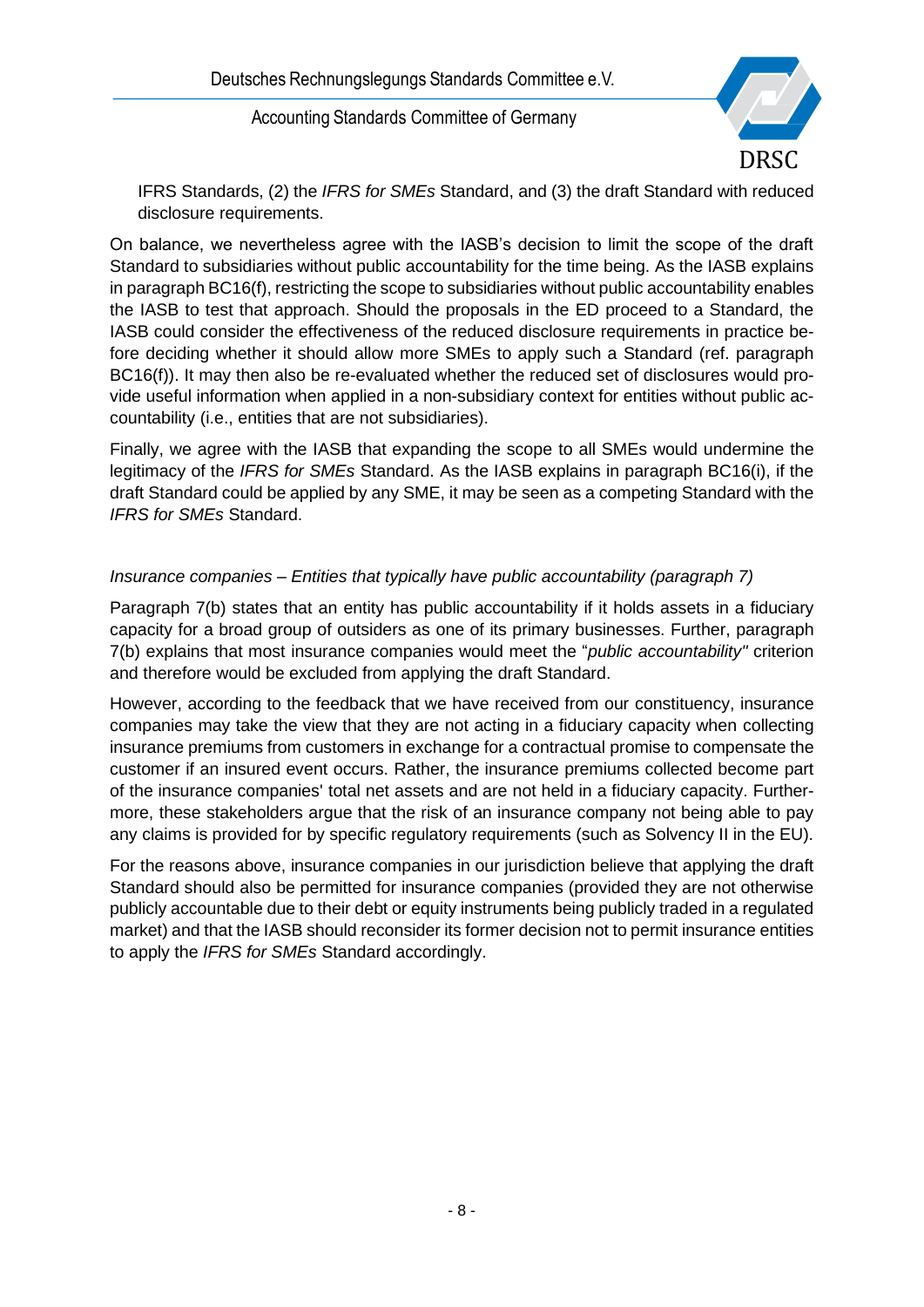

# **Question 3 – Approach to developing the proposed disclosure requirements**

Paragraphs BC23-BC39 of the Basis for Conclusions explain the Board's reasons for its approach to developing the proposed disclosure requirements.

Do you agree with that approach? Why or why not? If not, what approach would you suggest and why?

We agree with the IASB's approach to developing the proposed reduced disclosure requirements (especially with regard to using the disclosure requirements in the *IFRS for SMEs* Standard when the recognition and measurement requirements in IFRS Standards and the *IFRS for SMEs* Standard are the same). We consider the approach adopted to be efficient, as the IASB can build on the existing disclosure requirements of the *IFRS for SMEs* Standard as well as the principles it used when originally developing the disclosure requirements in the *IFRS for SMEs* Standard.

However, we note that:

- IFRS Standards and the *IFRS for SMEs* Standard are maintained differently. The *IFRS for SMEs* Standard is updated periodically, no more frequently that every 3 years, usually after a comprehensive review.
- The latest amendment of the *IFRS for SMEs* Standard was issued in 2015.
- The IASB's objective for developing the *IFRS for SMEs* Standard was different from the objective it pursued with the ED on reduced disclosure requirements for subsidiaries, as the *IFRS for SMEs* Standard also offers significant relief on recognition, measurement and presentation requirements.

Therefore, we question whether the conclusions reached by the IASB when it originally developed (and when it, most recently in 2015, reviewed and amended) the *IFRS for SMEs* Standard are still valid (or whether the IASB might have reached to another conclusion when adopting another approach).

For example, it would also have been reasonable developing reduced disclosure requirements based on the (full) disclosure requirements in IFRS Standards and to tailor these disclosure requirements to the specific information needs of the users of financial statements of nonpublicly accountable subsidiaries. This approach would have had the advantage that the reduced disclosure requirements would be derived directly from the information needs of the users of financial statements.

As the IASB itself explains in paragraphs BC87-BC91, it will need to update the draft Standard (if finalised) for any new disclosure requirements or amendment to disclosure requirements arising from new IFRS Standards or amendments to IFRS Standards issued in the future. Given that the *IFRS for SMEs* Standard is only updated periodically, the IASB will have to adopt a different approach when developing reduced disclosure requirements resulting from new IFRS Standards (or amendments to IFRS Standards). We therefore welcome and agree with the IASB's decision, that it would consider proposing amendments to the draft Standard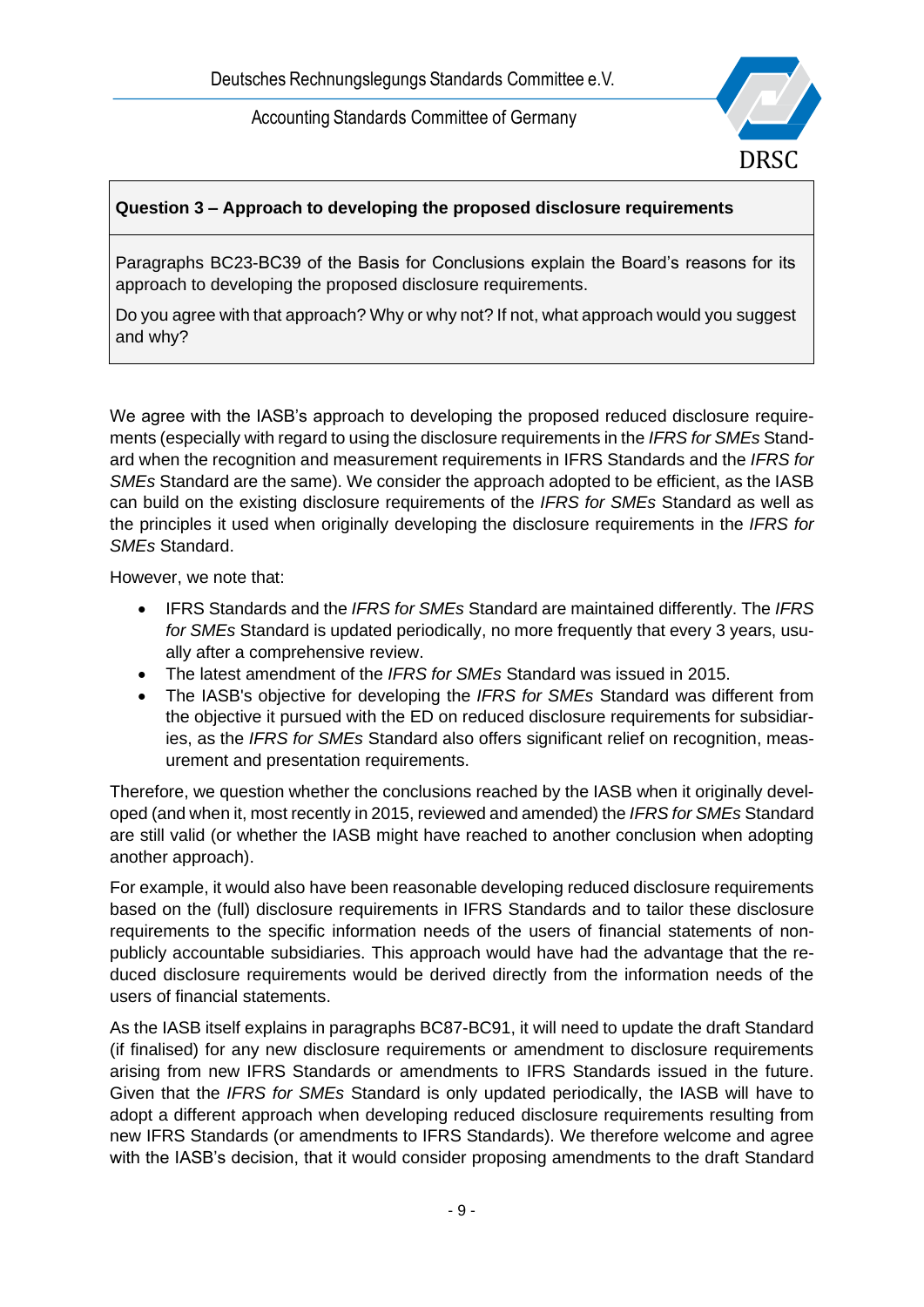

when it publishes an exposure draft of a new or amended IFRS Standard in the future (ref. paragraph BC91).

However, we are concerned that maintaining the draft Standard could be very costly and timeconsuming. Further, consequential amendments might become necessary to align the reduced disclosure requirements in the draft Standard with the *IFRS for SMEs* Standard, e.g., if the IASB would reach to different conclusions as regards the reduced disclosure requirements during the (forthcoming) Second Comprehensive Review of the *IFRS for SMEs* Standard. Overall, there is a risk that the draft Standard could undermine the legitimacy of the *IFRS for SMEs* Standard and, due to frequent amendments and revisions, will itself suffer from low acceptance by entities.

In addition, we note that the draft Standard does not yet reflect the IASB's proposals on the future development and drafting of disclosure requirements, as recently proposed by the IASB ED/2021/3 *Disclosure Requirements in IFRS Standards – A Pilot Approach*. If the IASB finalises the proposals in the ED/2021/3, it would probably need to consequentially amend the draft Standard for non-public accountable subsidiaries. For further details, please also refer to our response in question 10 below.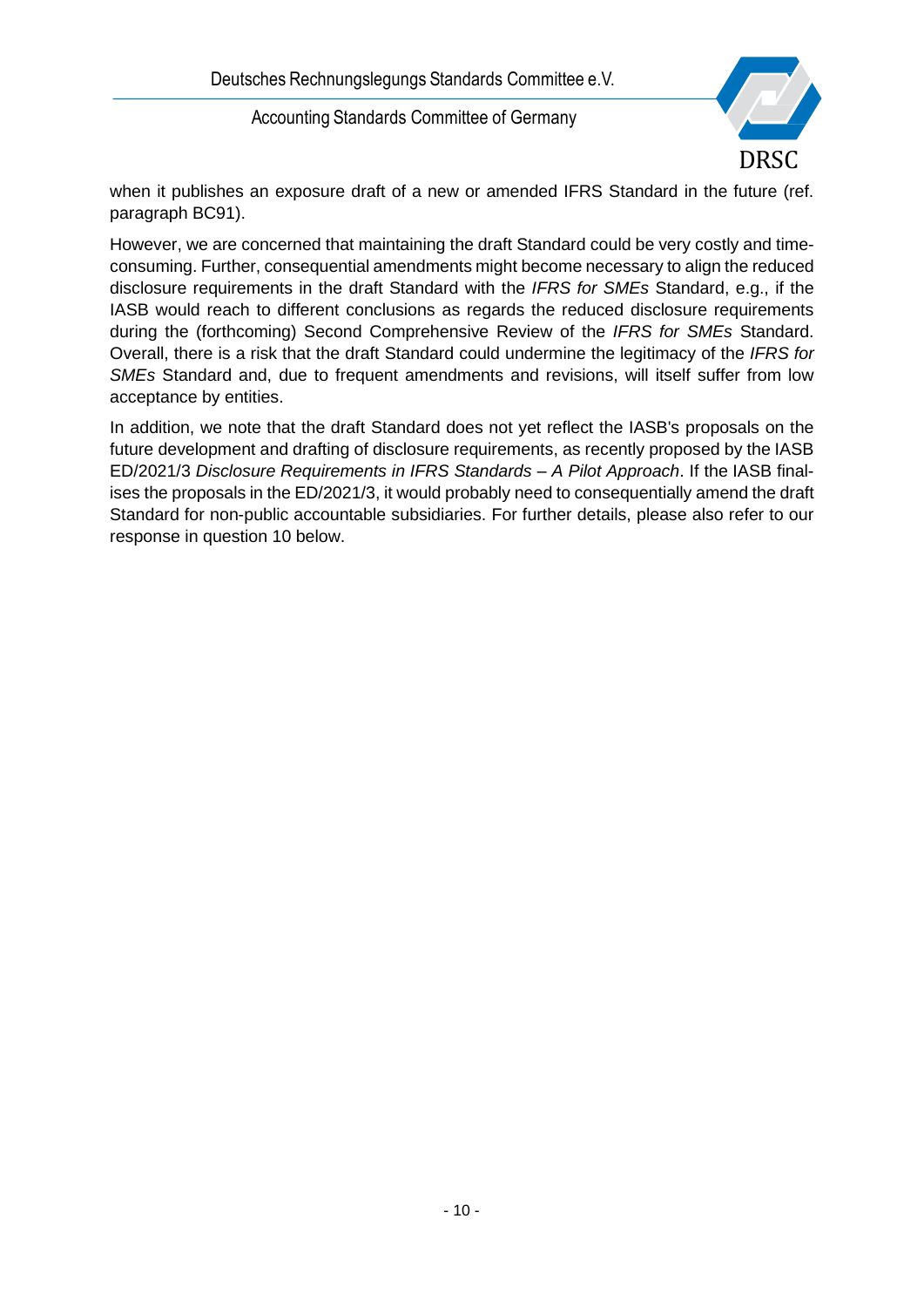

# **Question 4 – Exceptions to the approach**

Paragraphs BC40-BC52 of the Basis for Conclusions explain the Board's reasons for the exceptions to its approach to developing the proposed disclosure requirements. Exceptions (other than paragraph 130 of the draft Standard) relate to:

- disclosure objectives (paragraph BC41);
- investment entities (paragraphs BC42-BC45);
- changes in liabilities from financing activities (paragraph BC46);
- exploration for and evaluation of mineral resources (paragraphs BC47-BC49);
- defined benefit obligations (paragraph BC50);
- improvements to disclosure requirements in IFRS Standards (paragraph BC51); and
- additional disclosure requirements in the *IFRS for SMEs* Standard (paragraph BC52).
	- (a) Do you agree with the exceptions? Why or why not? If not, which exceptions do you disagree with and why? Do you have suggestions for any other exceptions? If so, what suggestions do you have and why should those exceptions be made?
	- (b) Paragraph 130 of the draft Standard proposes that entities disclose a reconciliation between the opening and closing balances in the statement of financial position for liabilities arising from financing activities. The proposed requirement is a simplified version of the requirements in paragraphs 44A-44E of IAS 7 *Statement of Cash Flows*.
		- (i) Would the information an eligible subsidiary reports in its financial statements applying paragraph 130 of the draft Standard differ from information it reports to its parent (as required by paragraphs 44A-44E of IAS 7) so that its parent can prepare consolidated financial statements? If so, in what respect?
		- (ii) in your experience, to satisfy paragraphs 44A-44E of IAS 7, do consolidated financial statements regularly include a reconciliation between the opening and closing balances in the statement of financial position for liabilities arising from financing activities?

### *Proposed exceptions to the approach*

We agree with the exceptions to the approach. In our opinion, these exceptions are necessary due to the approach adopted by the IASB when developing the reduced disclosure requirements (in particular, as the IASB uses the reduced disclosure requirements of the *IFRS for SMEs* Standard as a starting point).

However, as already explained in our response to question 3, we believe that the IASB would need to adopt a different approach in the future and – whenever publishing an exposure draft that introduces any new or amends existing disclosure requirements in IFRS Standards –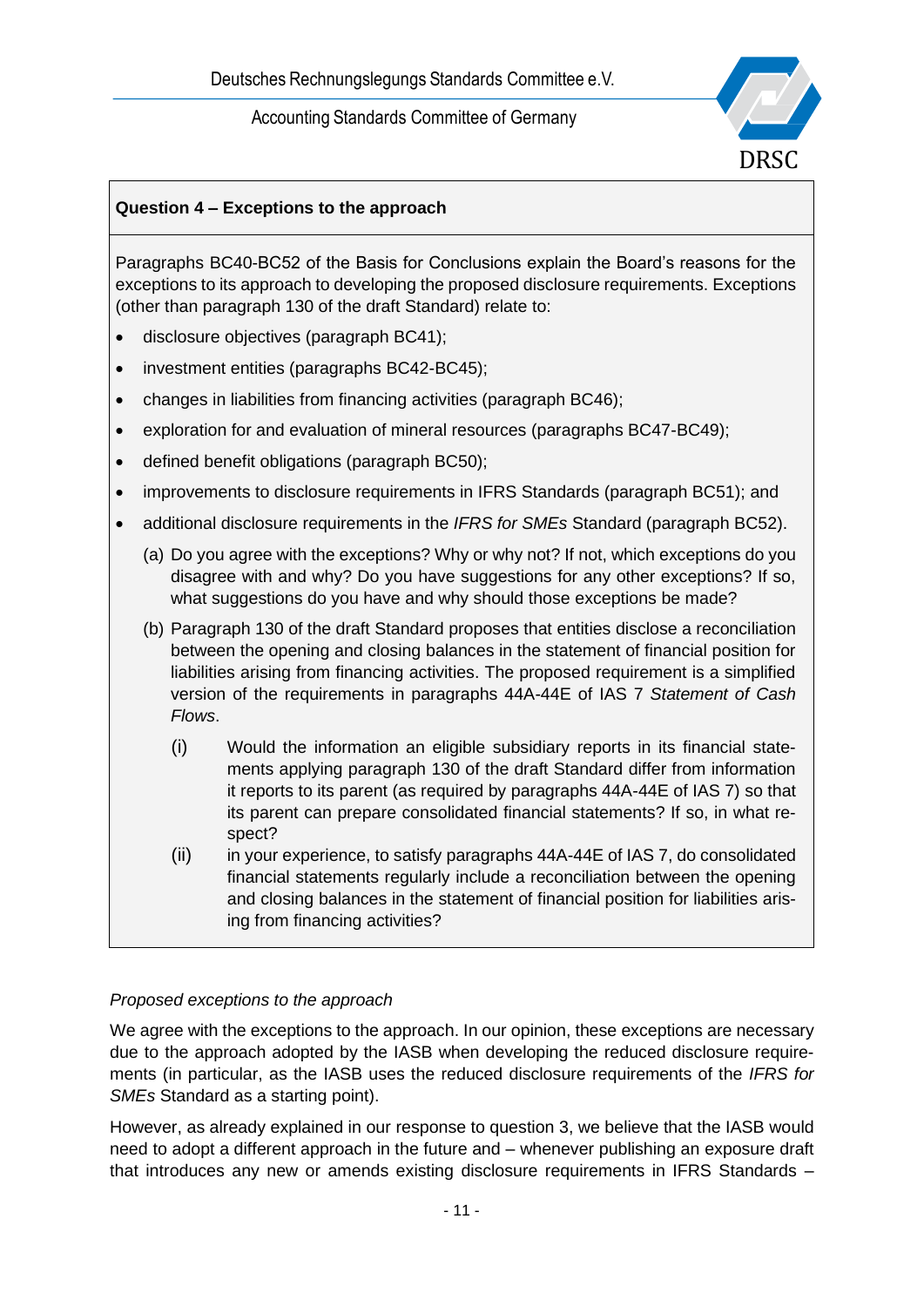

consider whether users of financial statements of a non-publicly accountable subsidiary need the same detailed information as users of publicly accountable entities (or whether any relief could be included for subsidiaries without public accountability).

*Proposed simplifications to the disclosure requirements of IAS 7 on changes in liabilities from financing activities (proposed paragraphs 130, BC46)*

We welcome that the IASB is proposing is a simplified version of the requirements in paragraphs 44A-44E of IAS 7 *Statement of Cash Flows*.

In our experience, in practice, entities regularly disclose a tabular reconciliation between the opening and closing balances in the statement of financial position for liabilities arising from financing activities. Therefore, we do not expect that the simplification of the disclosure requirements proposed in paragraph 130 of the ED will lead to difficulties with regard to the requirement to disclose a reconciliation (and not to allow for other forms of presentation).

However, one difficulty in practice is that the disclosures on changes in liabilities from financing activities usually cannot be generated fully automatically from the ERP system, i.e., in some cases the information must be determined manually. For example, the disclosures according to paragraph 44C of IAS 7 on changes to financial assets (for example derivatives, that hedge liabilities from financing activities), if cash flows from those financial assets were, or future cash flows will be, included in cash flows from financing activities, usually have to be determined manually. Due to the complexity of determining the information from the perspective of preparers of financial statements, we suggest that the IASB reconsider whether disclosures on changes in liabilities from financing activities (as proposed by paragraph 130) are necessary for subsidiaries, or whether these disclosure requirements can be omitted in their entirety.

# **Question 5 – Disclosure requirements about transition to other IFRS Standards**

Any disclosure requirements specified in an IFRS Standard or an amendment to an IFRS Standard about the entity's transition to that Standard or amended Standard would remain applicable to an entity that applies the Standard.

Paragraphs BC57-BC59 of the Basis for Conclusions explain the Board's reasons for this proposal.

Do you agree with this proposal? Why or why not? If not, what approach would you suggest and why?

We agree with the IASB's reasoning as explained in paragraph BC58 that disclosures about the transition to a new IFRS Standard are useful for users of financial statements to understand the entity's transition to that Standard. Therefore, we generally agree with the IASB that any disclosure requirements specified in an IFRS Standard or an amendment to an IFRS Standard about the entity's transition to that Standard should remain applicable to an entity that applies the draft Standard.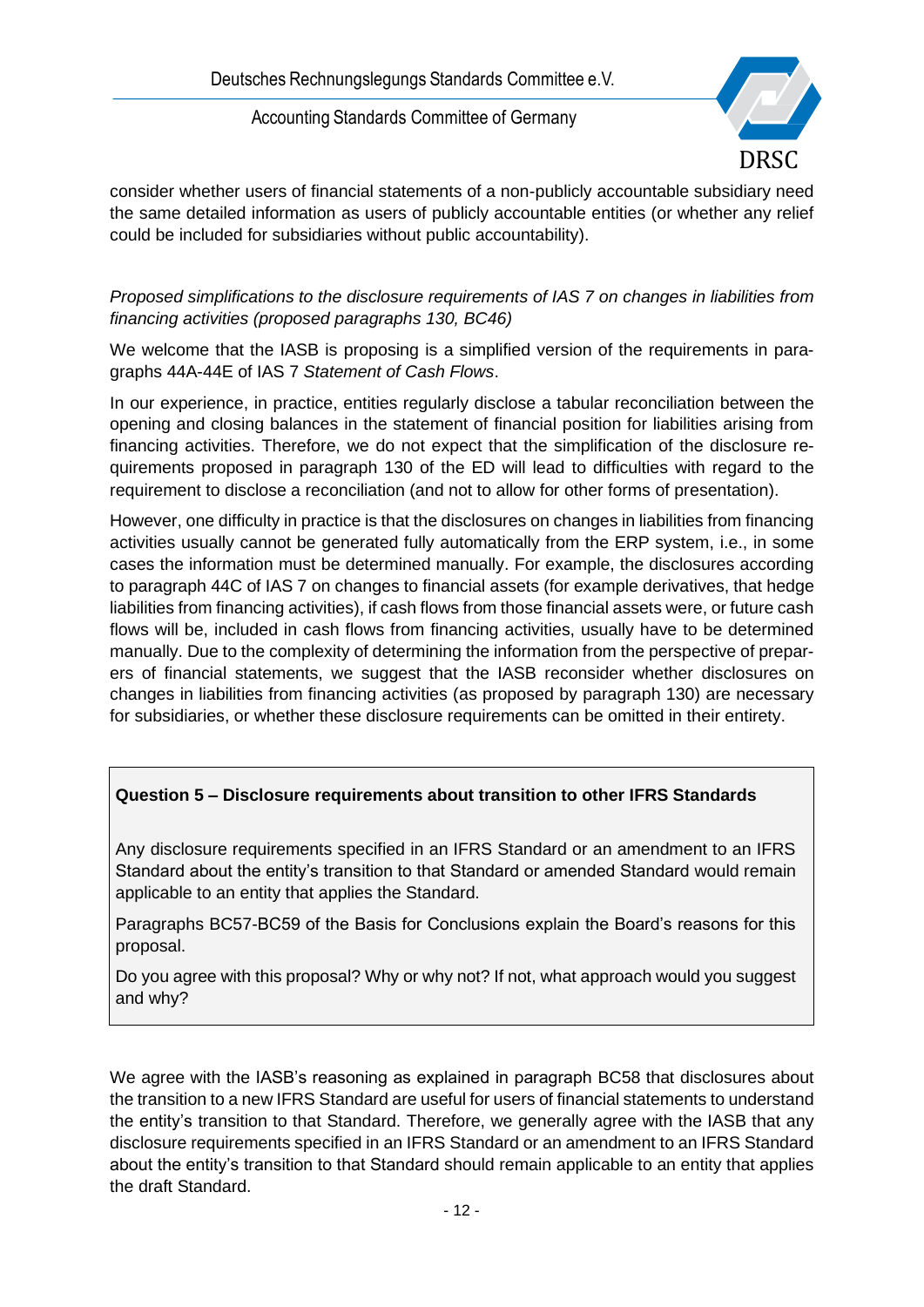

However, we also suggest the IASB consider – when developing and drafting a new IFRS Standard – whether any relief regarding the transition disclosures are appropriate for subsidiaries within the scope of the proposed draft Standard. As the IASB would consider proposing amendments to the draft Standard when it publishes an exposure draft of a new or amended IFRS Standard (ref. paragraph BC91), we recommend the IASB also consider whether any reliefs should be included in the draft Standard regarding the transition disclosures. In other words, the IASB should not adopt the complete set of transition disclosures (of a new or amended IFRS Standard) in draft Standard without any review.

### **Question 6 – Disclosure requirements about insurance contracts**

The draft Standard does not propose to reduce the disclosure requirements of IFRS 17 *Insurance Contracts*. Hence an entity that applies the Standard and applies IFRS 17 is required to apply the disclosure requirements in IFRS 17.

Paragraphs BC61-BC64 of the Basis for Conclusions explain the Board's reasons for not proposing any reduction to the disclosure requirements in IFRS 17.

- (a) Do you agree that the draft Standard should not include reduced disclosure requirements for insurance contracts within the scope of IFRS 17? Why or why not? If you disagree, from which of the disclosure requirements in IFRS 17 should an entity that applies the Standard be exempt? Please explain why an entity applying the Standard should be exempt from the suggested disclosure requirements.
- (b) Are you aware of entities that issue insurance contracts within the scope of IFRS 17 and are eligible to apply the draft Standard? If so, please say whether such entities are common in your jurisdiction, and why they are not considered to be publicly accountable.

*Scope of entities that issue insurance contracts within the scope of IFRS 17 that would be eligible to apply the draft Standard (paragraphs BC62-BC63)*

In our experience, only a few insurance entities in Germany would be eligible to apply the draft Standard, as most insurance entities would be "*public accountable*" as defined by paragraph 7 of the ED. As discussed by the IASB in paragraph BC63, only subsidiaries that insure only the risks of their parent or their fellow subsidiaries (i.e., that do not hold assets in a fiduciary capacity for a *broad group of outsiders* as one of their primary businesses), or corporate entities that have issued only a small number of insurance contracts within the scope of IFRS 17 *Insurance Contracts* would not meet the "*public accountable*" criterion and hence be eligible to apply the draft Standard. Consequently, only very few subsidiaries would be affected by the (full) disclosure requirements of IFRS 17 and the IASB's tentative decision not to propose any relief from the disclosure requirements of IFRS 17.

However, as already explained in our response to question 2 above, insurance companies from our constituency question the scope of the draft Standard being not applicable for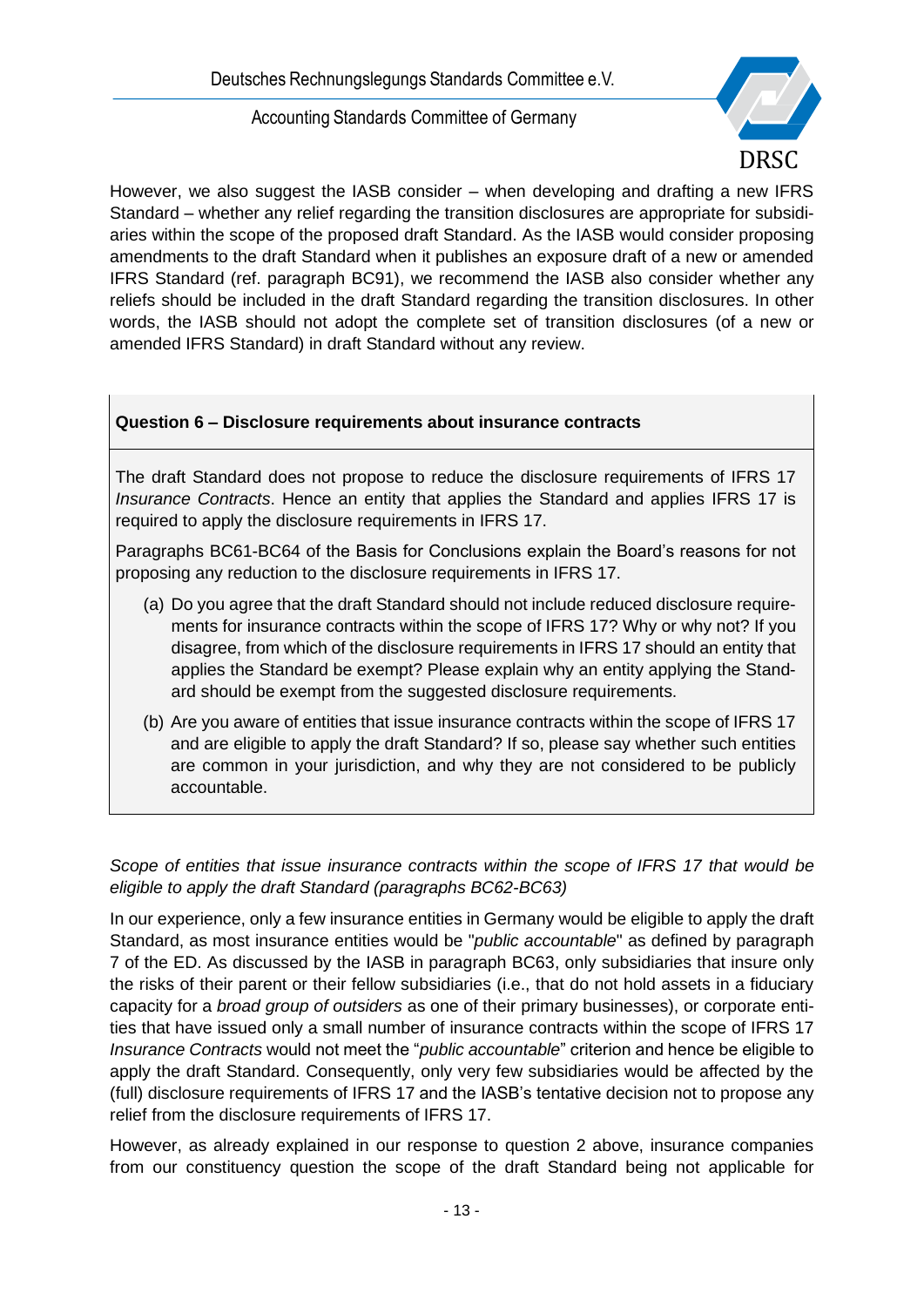

insurance companies and therefore recommend that the IASB reconsiders whether insurance companies should be allowed to apply the draft Standard.

#### *The IASB's decision not to propose reduced disclosure requirements for IFRS 17 (paragraph BC64)*

We do not agree with the IASB's decision not to propose reduced disclosure requirements for IFRS 17, nor its reasoning for that decision.

In our opinion, the reasons put forward by the IASB in paragraph BC64 are not conceptually convincing. In particular, the reasons presented by the IASB are not specific to IFRS 17 *Insurance Contracts* and, therefore, could equally be provided for any other new IFRS Standard. For example, the reason provided in paragraph BC64(b), that proposing reduced disclosure requirements only after entities have applied IFRS 17 for some time would allow users to increase their familiarity with the new model for insurance accounting and its effect on an entity's financial statements while allowing the IASB to assess the effectiveness of the disclosure requirements before proposing reduced disclosure requirements, would be equally valid for any other new (major) IFRS Standard that introduces a new model of accounting (such as recently IFRS 15 on revenue recognition, or IFRS 16 on lessee accounting). Furthermore, the reason presented in paragraph BC64(d) regarding the specific information needs of (insurance) regulators is also not convincing to us, as this was not cited by the IASB elsewhere throughout the draft Standard.

We are therefore concerned that the ED could establish a new principle that, if the IASB issues a new IFRS Standard (or an amendment), the complete set of the disclosure requirements of that Standard would apply (without any review) to subsidiaries within the scope of the draft Standard. Rather, we believe it is more appropriate to consider on a case-by-case basis whether the disclosure requirements introduced by a new IFRS Standard (or an amendment) could be reduced for subsidiaries.

In this context, we have rediscussed the strengths and weaknesses of the IASB's approach to developing the reduced disclosure requirements (with the disclosure requirements in the *IFRS for SMEs* Standard as a starting point). IFRS 17 clearly depicts the weaknesses of the IASB's approach to developing the proposed disclosure requirements. As the *IFRS for SMEs* Standard is updated periodically, the *IFRS for SMEs* Standard does not and cannot (yet) include any (reduced) disclosure requirements for a new IFRS Standard, nor is there any experience with regard to the effectiveness of the disclosure requirements of a new IFRS Standard. Therefore, in these cases, the IASB needs to apply a different approach in developing the reduced disclosure requirements that takes into account the specific information needs of the users of a subsidiary's financial statements.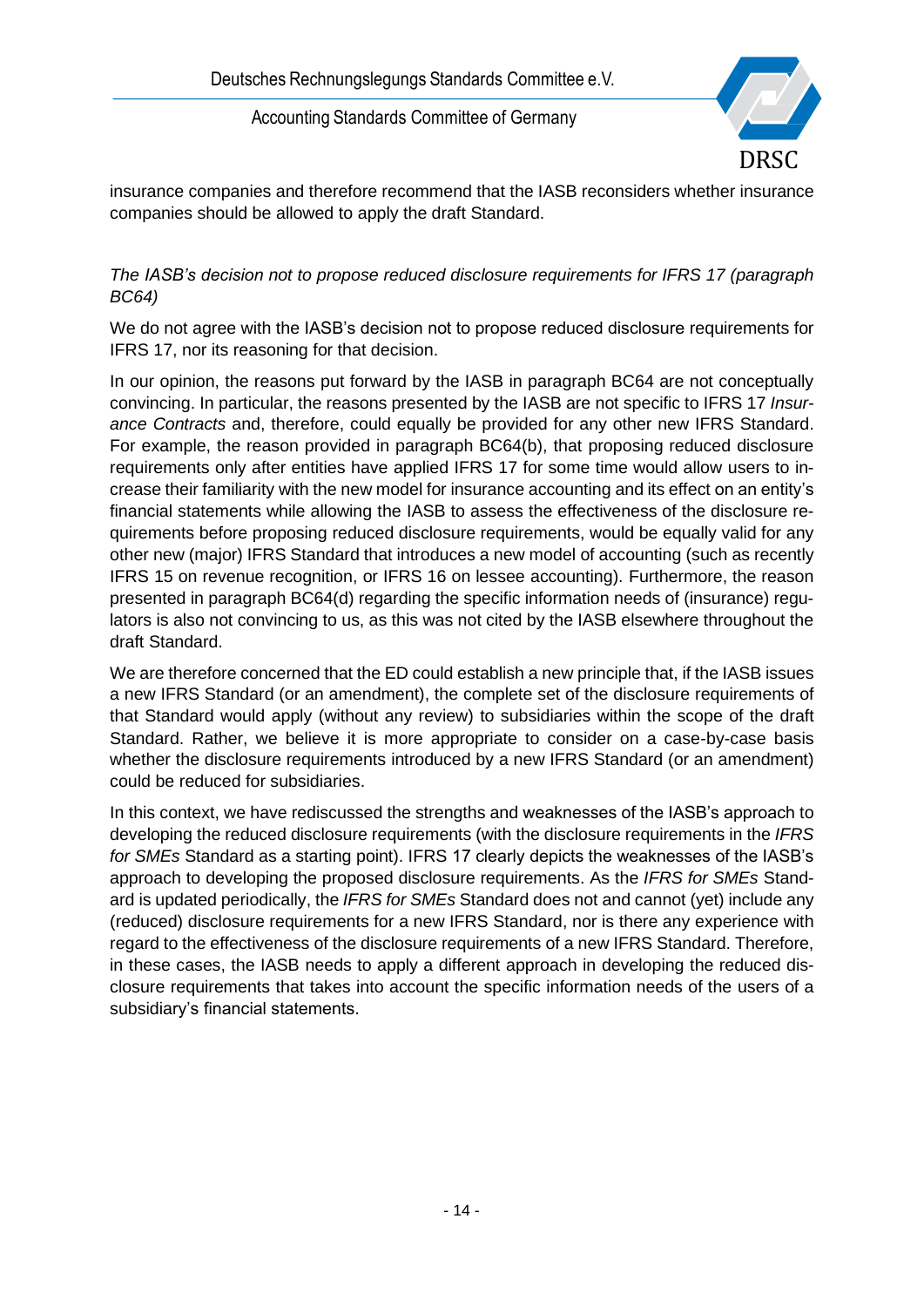

# **Question 7 – Interaction with IFRS 1** *First-time Adoption of International Financial Reporting Standards*

Paragraphs 23-30 of the draft Standard propose reduced disclosure requirements that apply to an entity that is preparing its first IFRS financial statements and has elected to apply the Standard when preparing those financial statements.

If a first-time adopter of IFRS Standards elected to apply the draft Standard, the entity would:

- apply IFRS 1, except for the disclosure requirements in IFRS 1 listed in paragraph A1(a) of Appendix A of the draft Standard; and
- apply the disclosure requirements in paragraphs 23-30 of the draft Standard.

This approach is consistent with the Board's proposals on how the draft Standard would interact with other IFRS Standards.

However, IFRS 1 differs from other IFRS Standards – IFRS 1 applies only when an entity first adopts IFRS Standards and sets out how a first-time adopter of IFRS Standards should make that transition.

(a) Do you agree with including reduced disclosure requirements for IFRS 1 in the draft Standard rather than leaving the disclosure requirements in IFRS 1?

Paragraphs 12-14 of the draft Standard set out the relationship between the draft Standard and IFRS 1.

(b) Do you agree with the proposals in paragraphs 12-14 of the draft Standard? Why or why not? If not, what suggestions do you have and why?

### *Reduced disclosure requirements for IFRS 1 (paragraph 12)*

We welcome the IASB's proposal to include in the draft Standard some relief regarding the disclosure requirements of IFRS 1 *First-time Adoption of International Financial Reporting Standards*. Therefore, we agree with the IASB's decision to include reduced disclosure requirements for IFRS 1 in the draft Standard rather than leaving the disclosure requirements in IFRS 1.

### *Relationship between the draft Standard and IFRS 1 (paragraphs 13-14, BC84-BC86)*

We agree with the IASB's proposal that  $-$  for the avoidance of doubt  $-$  the draft Standard should explain the interaction with IFRS 1. Therefore, we welcome and agree with the proposals in paragraphs 12-14 of the ED that explain that electing or revoking an election to apply the draft Standard does not, on its own, result in an entity meeting the definition of a first-time adopter of IFRS Standards in IFRS 1.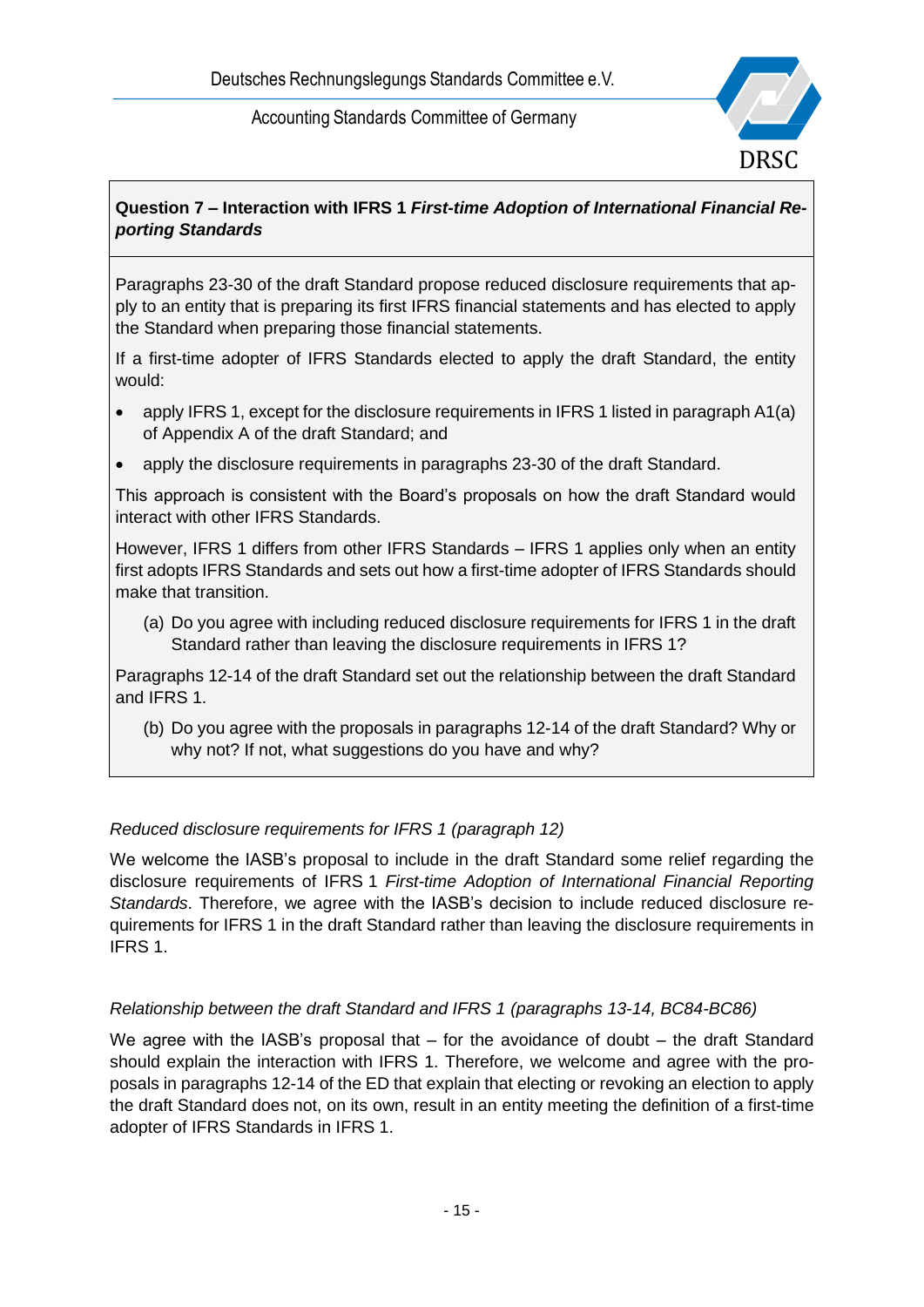

### **Question 8 – The proposed disclosure requirements**

Paragraphs 22-213 of the draft Standard set out proposed disclosure requirements for an entity that applies the Standard. In addition to your answers to Questions 4 to 7:

- (a) Do you agree with those proposals? Why or why not? If not, which proposals do you disagree with and why?
- (b) Do you recommend any further reduction in the disclosure requirements for an entity that applies the Standard? If so, which of the proposed disclosure requirements should be excluded from the Standard and why?
- (c) Do you recommend any additional disclosure requirements for an entity that applies the Standard? If so, which disclosure requirements from other IFRS Standards should be included in the Standard and why?

As already explained in our response to question 3 above, we agree with the IASB's approach to developing the proposed disclosure requirements (in particular with regard to using the disclosure requirements of the *IFRS for SMEs* Standard when the recognition and measurement requirements in IFRS Standards and the *IFRS for SMEs* Standard are the same).

However, in light of the IASB's decision to using the disclosure requirements of the *IFRS for SMEs* Standard when the recognition and measurement requirements in IFRS Standards and the *IFRS for SMEs* Standard are the same, we do not agree with the IASB adding disclosure requirements from IFRS Standards, when there are no recognition or measurement differences. This applies, for example, to the following disclosure requirements of the draft Standard:

- paragraph 70 disclosures about the consequences of losing control of a subsidiary during the reporting period (ref. paragraph 19 of IFRS 12),
- paragraph 136 disclosures about the possible impact of a new IFRS Standard that has been issued but is not yet effective (ref. paragraph 30 of IAS 8), and
- paragraph 182 disclosures of those recognised financial instruments that are set off in accordance with paragraph 42 of IAS 32 (ref. paragraph 13C of IFRS 7).

These items of information are required to be disclosed by IFRS Standards; but not by the *IFRS for SMEs* Standard.

Furthermore, we note, in most of the situations where the IASB proposes to add disclosure requirements from IFRS Standards that are not required by the *IFRS for SMEs* Standard, the IASB's reasons for taking such an approach are not explained in the *Basis for Conclusions*. Therefore, the decisions made by the IASB – as regards to which additional disclosures requirements from IFRS Standards should be included in the draft Standard – are difficult to understand. We therefore suggest the IASB develop a table of concordance which explains any differences in the disclosure requirements between the *IFRS for SMEs* Standard and the draft Standard and its reasoning for that decision.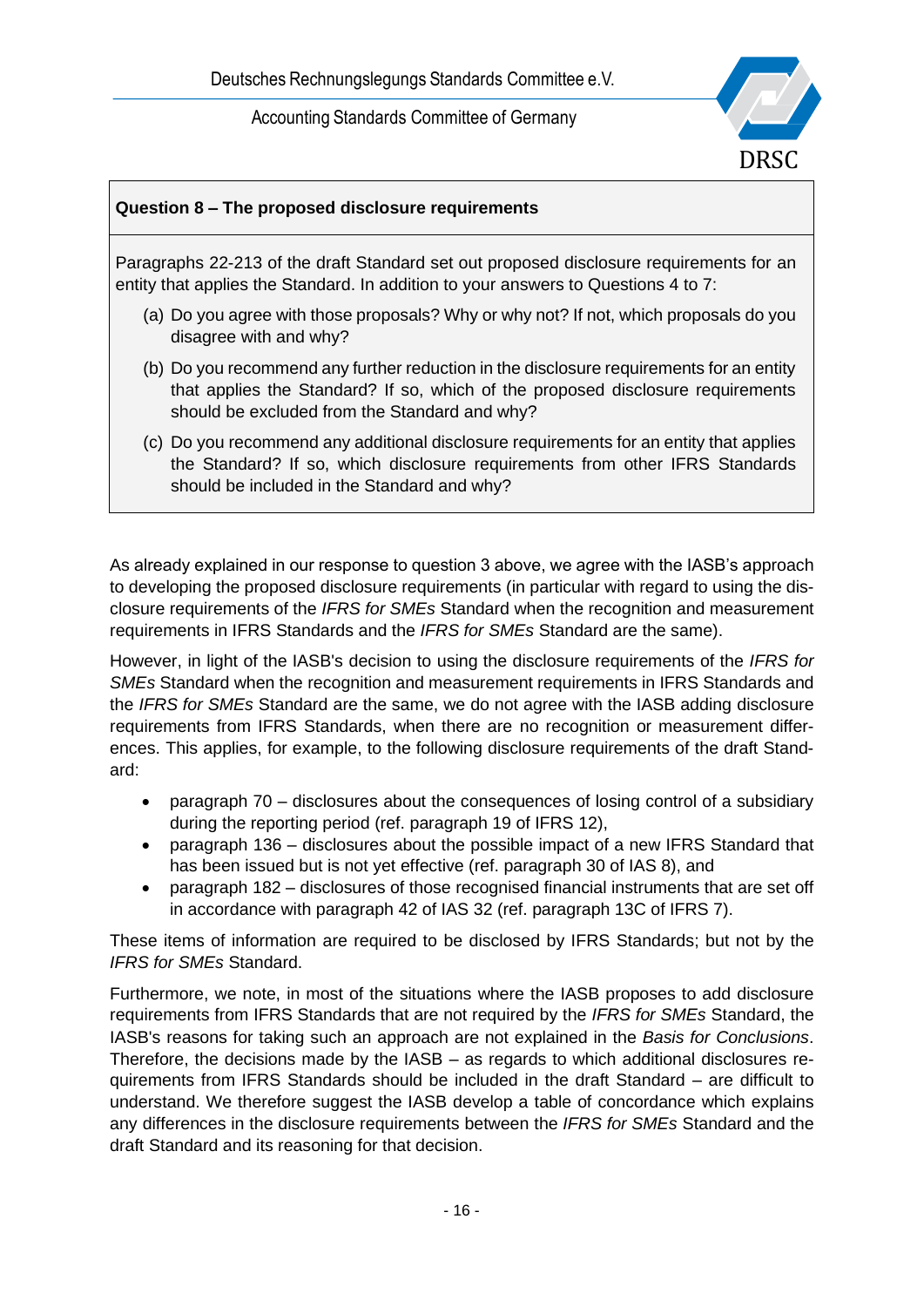

Regarding the future maintenance of the draft Standard, we believe that the IASB should limit the extent of any differences between the disclosure requirements of the *IFRS for SMEs* Standard and the draft Standard for subsidiaries as much as possible (especially when the recognition and measurement requirements in IFRS Standards and the *IFRS for SMEs* Standard are the same). This applies in particular to the forthcoming *Second Comprehensive Review* of the *IFRS for SMEs* Standard.

On the other hand, we note that the draft Standard would significantly reduce the disclosure requirements applicable to subsidiaries (when compared to the full disclosure requirements of IFRS Standards). This refers in particular to the disclosure requirements according to IFRS 7, IFRS 12, IFRS 13 and IAS 19. We believe that this would provide significant relief for those subsidiaries that are eligible to apply the draft standard.

With regard to the question of whether any other additional disclosure requirements from IFRS Standards should remain applicable for an entity that applies the draft Standard (question 8(c)), we note that information about liquidity risk is missing in the draft Standard. As we consider information about liquidity risk is useful to users of a subsidiary's financial statements, we therefore recommend the IASB require subsidiaries to disclose information about liquidity risk.

### **Question 9 – Structure of the draft Standard**

Paragraphs 22-213 of the draft Standard set out proposed disclosure requirements for an entity that applies the Standard. These disclosure requirements are organised by IFRS Standard and would apply instead of the disclosure requirements in other IFRS Standards that are listed in Appendix A. Disclosure requirements that are not listed in Appendix A that remain applicable are generally indicated in the draft Standard by footnote to the relevant IFRS Standard heading. Paragraphs BC68-BC70 explain the structure of the draft Standard.

Do you agree with the structure of the draft Standard, including Appendix A which lists disclosure requirements in other IFRS Standards replaced by the disclosure requirements in the draft Standard? Why or why not? If not, what alternative would you suggest and why?

We do not agree with the proposed structure of the draft Standard. We believe that the proposed structure of the draft Standard is not very user-friendly and poses a risk that subsidiaries might overlook and pass some disclosure requirements when preparing financial statements in accordance with the proposed new IFRS Standard.

In particular, we consider that:

- referring by footnotes to disclosure requirements in other IFRS Standards that remain applicable, and
- listing in Appendix A those requirements in other IFRS Standards that are replaced by the disclosure requirements of the draft Standard